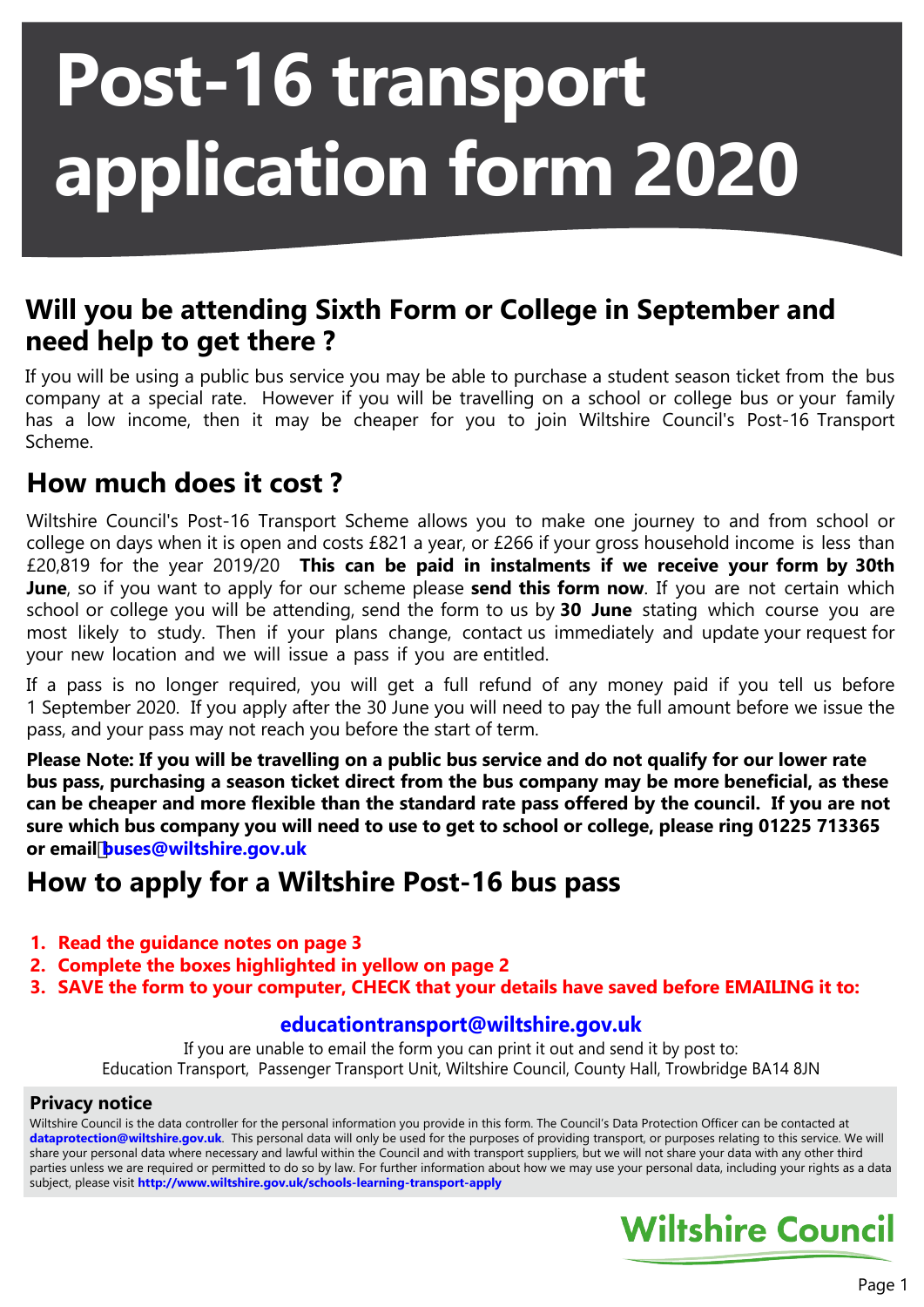# **Post-16 Transport Form 2020/2021**

**Read the notes on pages 3 and 4 before completing this form.**

| <b>Surname of student</b>                                                                                                                                  | Name of school or college to which transport<br>is required                                                                                                                                                              |
|------------------------------------------------------------------------------------------------------------------------------------------------------------|--------------------------------------------------------------------------------------------------------------------------------------------------------------------------------------------------------------------------|
| First and second name(s)                                                                                                                                   | <b>Select From List.</b> Wiltshire College sites are listed under 'Wiltshire'. Schools & other are listed by town/village name. If the school is not in the drop down list please type or write in:                      |
|                                                                                                                                                            | Listed by TOWN/VILLAGE location - if not found enter your own                                                                                                                                                            |
| Sex (M/F)<br>Date of birth (dd/mm/yyyy)                                                                                                                    | Date from which transport is<br>required (dd/mm/yyyy)<br>Allow up to 3 weeks for your application to be processed.                                                                                                       |
| Home address, permanent residence - i.e. where student is<br>registered for child benefit purposes.                                                        | <b>Payment section</b> (tick one box only)<br>Tick the option of your preferred method<br>of payment                                                                                                                     |
| House name, No.<br>Street                                                                                                                                  | I will send/have enclosed a cheque for £821/£266 made<br>payable to Wiltshire Council with student's name on the<br>reverse (delete as appropriate).                                                                     |
| Village or area of town                                                                                                                                    | I will pay by credit/debit card (payment details will be<br>sent on approval of your application)                                                                                                                        |
| Post town<br>Postcode is essential $\left(\right)$                                                                                                         | I will pay by instalments, spread up to the start of February<br>2021. Please send me an invoice. (Applications to pay<br>by instalments must be received by 30 June 2020).                                              |
| Home telephone                                                                                                                                             | (The first pass will be valid until February, if all<br>payments are met the second pass will be issued).                                                                                                                |
| work or mobile                                                                                                                                             | Lower rate (tick if lower rate applies)                                                                                                                                                                                  |
| <b>Email</b>                                                                                                                                               | I will send my Tax Credit Award Notice (TCAN) valid for 2020 to 2021,<br>or Universal Credit last 3 months statements.                                                                                                   |
| Note, to reduce paper usage we will be responding to your application<br>by email instead of a letter. Ensure you provide a current email address if       | Send a copy of ALL the pages of your award notice or alternatively<br>scan and email the document to educationtransport@wiltshire.gov.uk                                                                                 |
| you have one.<br>Full Title of Course (state qualification, level and subject)                                                                             | If you pay for the travel pass but do not have your benefit evidence<br>yet you will be issued with a pass valid for at least six weeks to<br>give you more time to submit your evidence when it arrives.                |
| (e.g. BTEC National Diploma in Engineering OR A levels - state subjects)                                                                                   | I certify that I have read, understood and accepted the notes in<br>this document, explaining the conditions attached to the Post-16<br>Transport scheme.                                                                |
|                                                                                                                                                            | I confirm that the student will comply with the code of conduct<br>shown on page 4. I understand that failure to comply with this<br>code may result in the pass being withdrawn by Wiltshire<br>Council without refund. |
| <b>School year Please</b><br>Course year <b>Please</b><br><b>Course length Please</b><br>$(1^{st}, 2^{nd}$ or $3^{rd})$<br>(1, 2 or 3 Years)<br>(12 or 13) | I declare that the address above is the student's primary address<br>- i.e. where they are registered for child benefit purposes.                                                                                        |
|                                                                                                                                                            | Name of parent/guardian<br>Date                                                                                                                                                                                          |
| Pick up point, if known                                                                                                                                    | Be aware that some devices may not save the<br>information you have entered on this form, so please<br><b>DOUBLE CHECK</b> that it contains your information<br>before emailing it to:                                   |
| If you live in an isolated area attach a map, or supply a grid<br>reference, to help us pinpoint your home.                                                | educationtransport@wiltshire.gov.uk                                                                                                                                                                                      |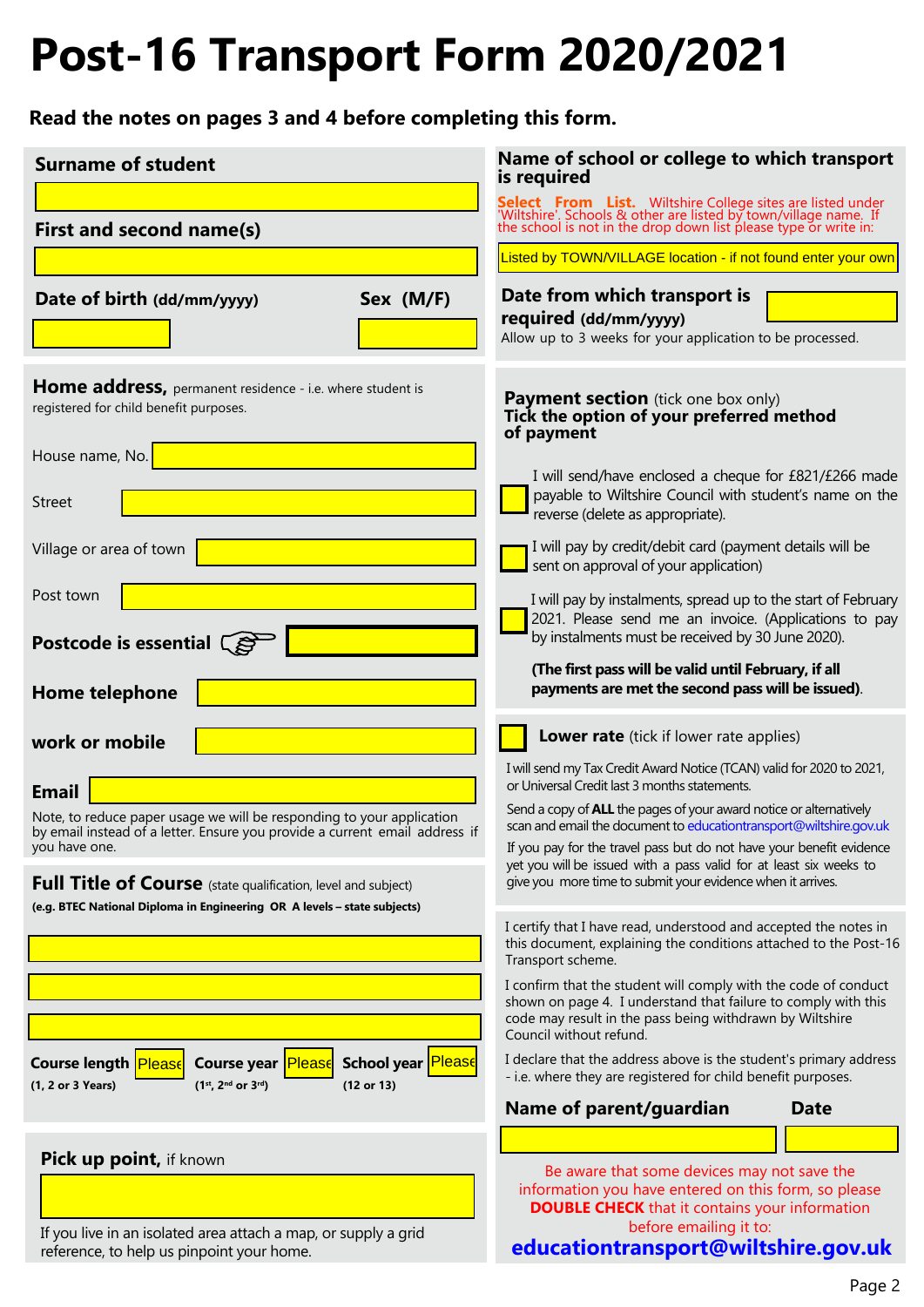All applications from Wiltshire residents are assessed according to Wiltshire Council's Education Transport Policy. For further information on the policy, please refer to the additional information on page 4. Please note a new application form should be completed each year for post16 transport. Additionally, the full education transport policy is available on-line at **www.wiltshire.gov.uk** or phone **0300 456 0100** to request a copy.

#### **What is this form for?**

This form enables you to apply for a **Post 16 travel pass** to travel from home to school or college if you are a Wiltshire resident. Transport will be provided on any day when the school/college is open for normal lectures but Wiltshire Council reserves the right to select the most appropriate/economical mode of transport.

We need the information requested on this form so that we can assess your application to see if you are eligible for a **Post 16 travel pass**. We will write back to let you know if we can help you under this scheme and to give further details about your application, and how to make payment.

#### **Do not complete this form if you are:**

(a) living within the boundary of Swindon Borough

- (b) going into lodgings
- (c) studying part time/apprenticeship
- (d) on block release
- (e) on a Government Training Scheme
- (f) sponsored by your employer
- (g) aged 19 or more at the start of term in the first year of your course
- (h) requiring door-to-door transport for Special Needs, there is a different form for this, please call 01225 757943
- (i) studying for a higher award Level 4/ undergraduate level.

#### **How do I qualify?**

You can apply for assistance with travel if you are aged at least 16 but less than 19 on the first day of the first year of your course of study, and you live three miles or more from, and attend, your designated school or college.

Please refer to the Post-16 Transport Policy on page 4 if you want to go to a non-designated sixth form/college.

#### **Is the council's transport scheme the most cost effective option for all sixth form and college travel?**

Not in all cases. As the standard charge has increased significantly in recent years, a number of bus companies are now offering season tickets at comparable or cheaper rates. Please contact your local bus company for more details of what they may have to offer. If you are unsure as to which bus company to contact, call Passenger Transport on (01225) 713365.

#### **How much will it cost me?**

The Wiltshire Council travel pass is available at a cost of £821 a year. It may be possible to pay this over seven months (1 x £119 and 6 x £117) providing you apply before **30 June 2020**. Payment can be made in full by cheque or debit/credit card.

#### **Lower rate pass**

If your Tax Credit Award Notice (TCAN) for 2020/21 states your gross income was less than **£20,819** for 2019/20 you can apply for a lower rate pass at a cost of £266. It may be possible to pay this over seven months (7 x £38) providing you apply before 30 June 2020. Payments need to be completed by February 2021.

#### **Where is my designated sixth form or college?**

All parish areas in Wiltshire are allocated a designated sixth form and college. For further details of the designated area for your address, please email **educationtransport@wiltshire.gov.uk** with details of your home address, including postcode.

#### **How will I get my pass?**

Assuming you apply for transport by 30 June 2020, submit all the evidence requested and make payment in time, a travel pass will be sent to your home address before your first day at sixth form or college (not including induction days). Occasionally it may be necessary to sign for the pass as some are sent by recorded delivery.

#### **What happens if I don't start my course?**

Telephone the Passenger Transport Unit on or before the first day of term to cancel your request. Any money that you have already paid towards your bus pass will be refunded on receipt of a returned pass, in the event this has been delivered.

#### **What if I no longer need my pass?**

Please return your pass to us with a note stating that it is no longer required. Passenger Transport will calculate any refund due based on the date of receipt in the office. Please note that no refund will be made without the pass being returned and no refunds will be made for passes returned and received after April 2021. For more details about the council's refund arrangements for post-16 transport or to find out how much you might receive, please email educationtransport@wiltshire.gov.uk

#### **What if I apply after 30 June 2020? If you apply after 30 June 2020, you may not be able to spread your payments over seven months.**

Passenger Transport will endeavour to process your application and issue a pass for the beginning of term; however this may not always be possible. Please allow three weeks for your application to be processed.

#### **Do I need to send in a photograph?**

If you live in Royal Wootton Bassett, Purton, Cricklade or Lydiard Millicent area and studying at an establishment in Swindon, please enclose a passport photograph with your name written clearly on the back. Students travelling by train will need to add a passport size photo to the rail pass wallet when it is received in the post. For all other locations, a photograph is not required.